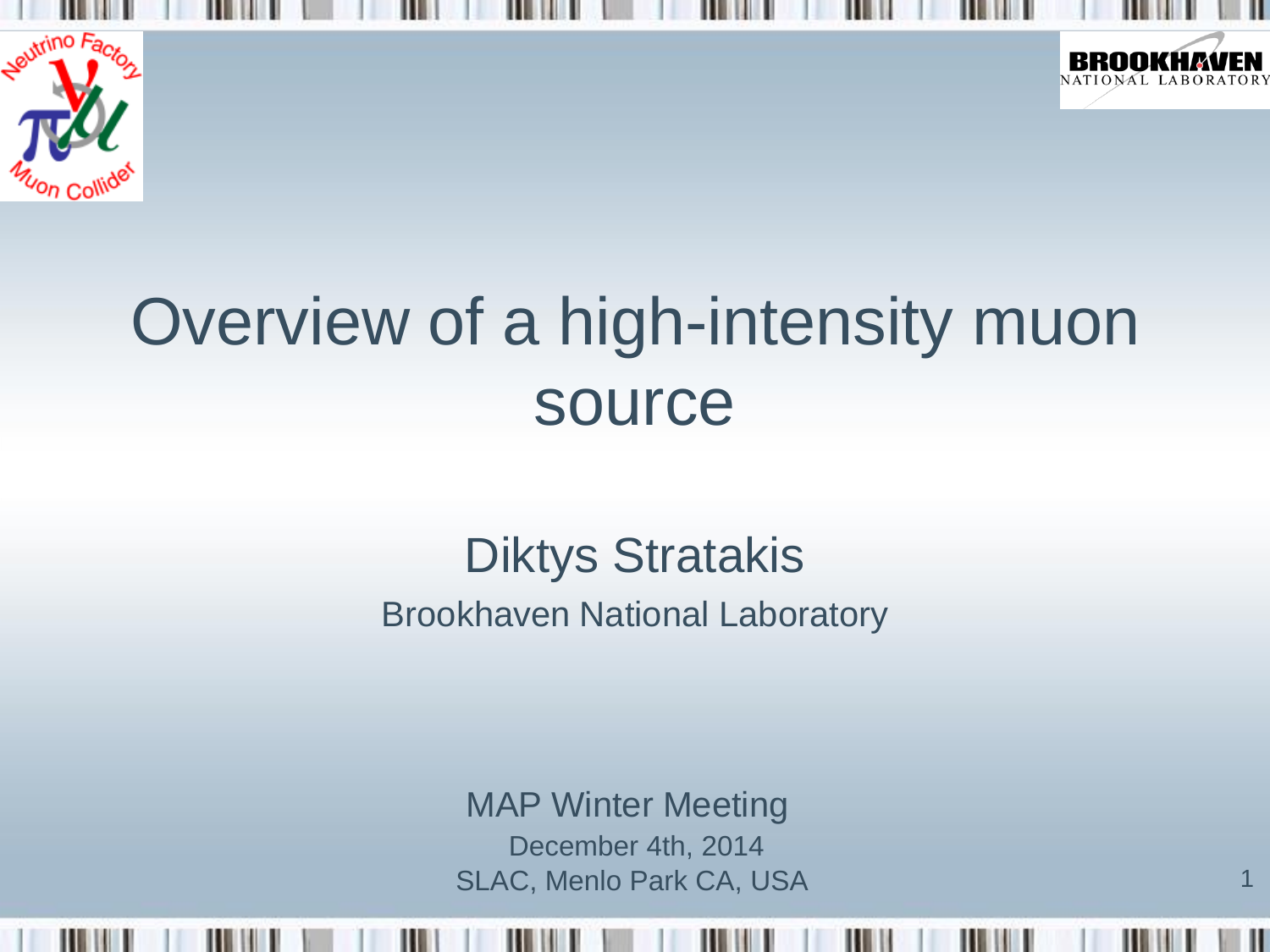

- Goals and motivation
- Accomplishments since last collaboration meeting
- Current activities
- Future work
- Summary

Ш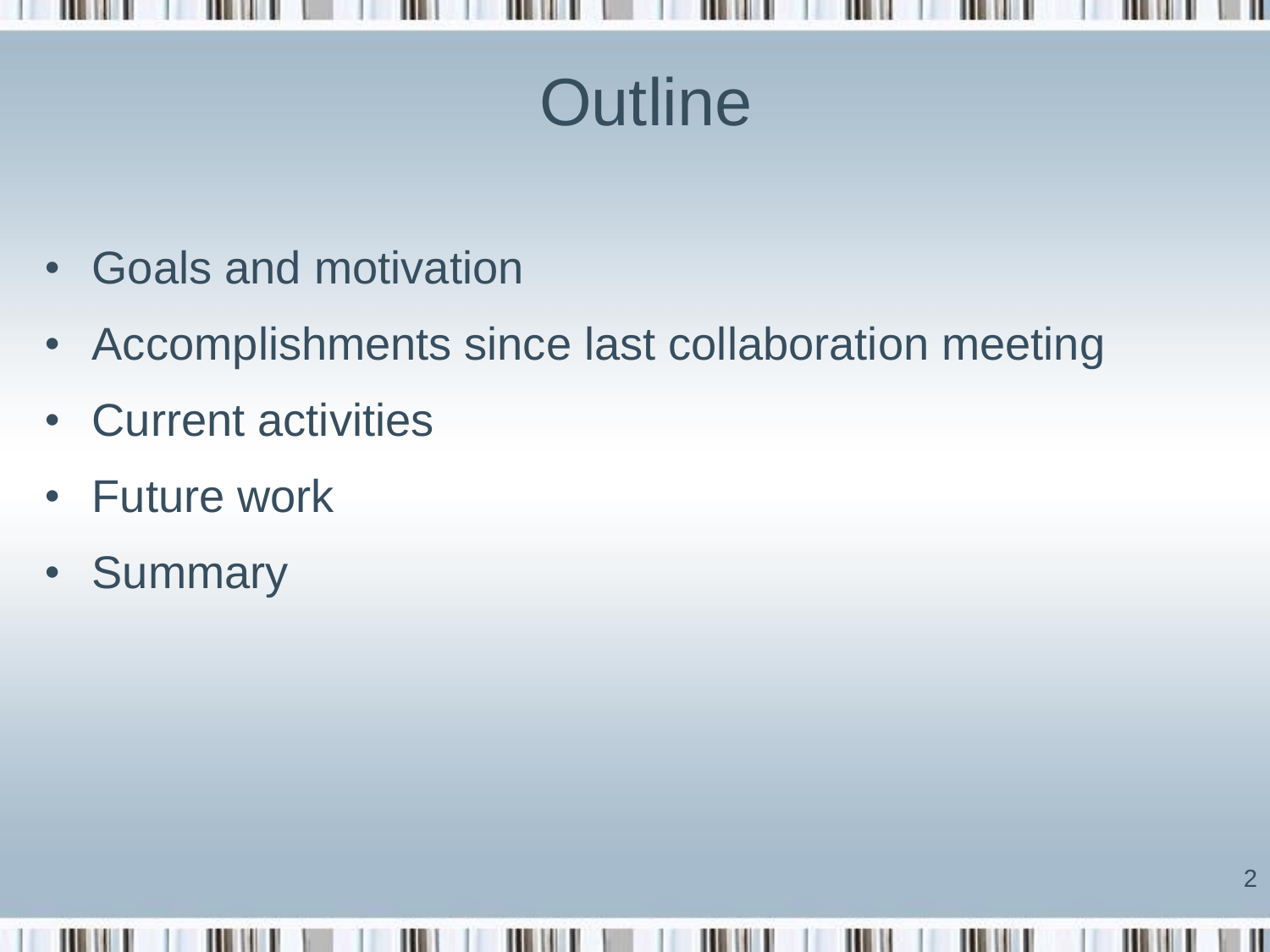### High-intensity muon source

- Goals of a high-intensity muon source
	- Capture muons that result from the decay of pions that are produced by a high intensity proton beam impacting a target
	- Perform initial phase space manipulation of these muons to make them well-suited to subsequent accelerator systems and/or experiments Adiabatic
- Major components:
	- Target & capture
	- **Chicane**
	- Decay channel
	- **Buncher**
	- Phase-Rotator



3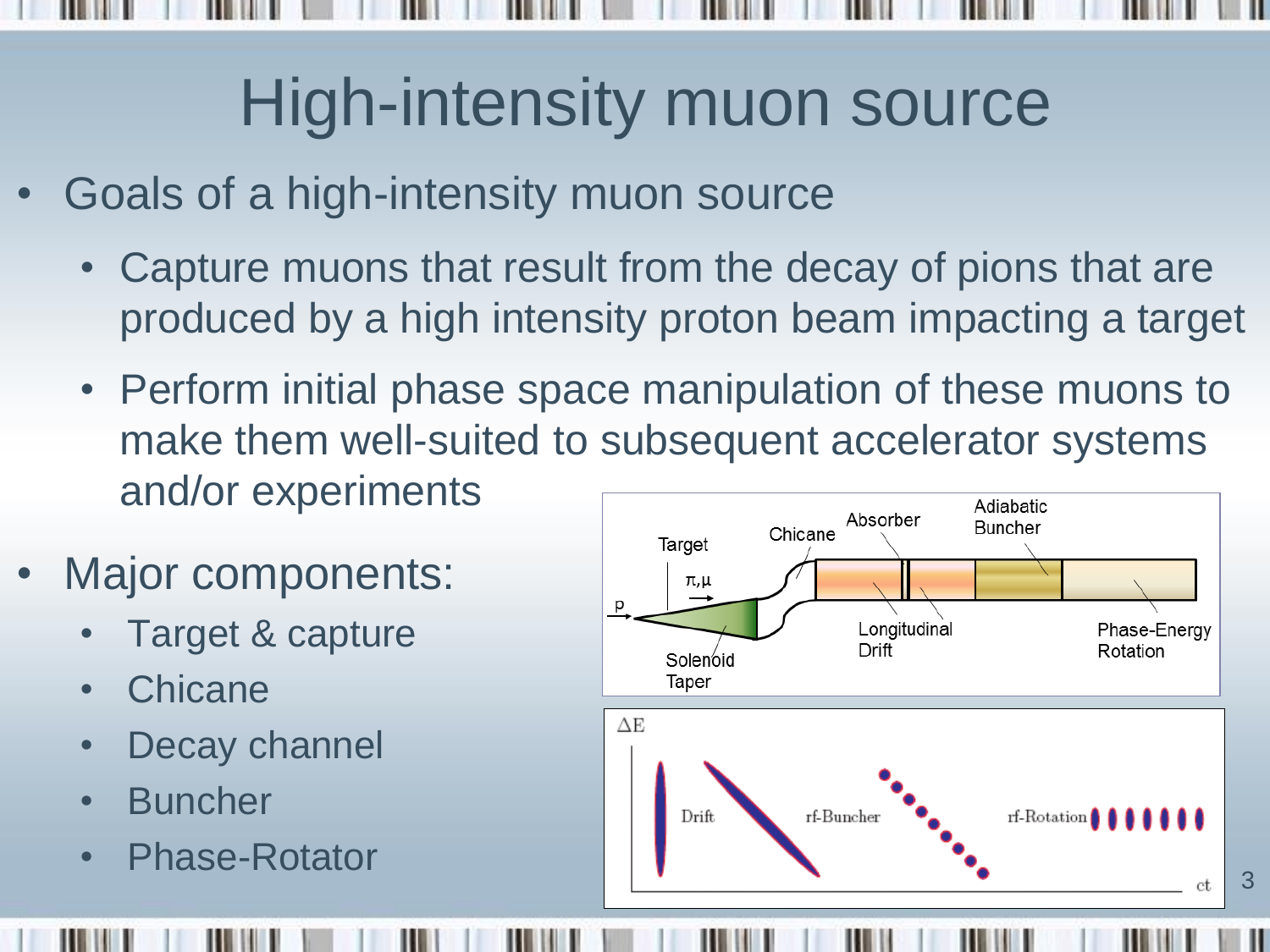## Accomplishments since last MAP meeting

- Presented several (10) posters at IPAC 2014
- Conceptual design of a carbon target, optimized for 1 MW 6.75 GeV proton beam.
- Produced new distributions with MARS.
- Designed a magnet configuration for a short (5 m), 20 T to 2 T field taper.
- Produced concept specifications for chicane, buncher and phase-rotator for the new target parameters.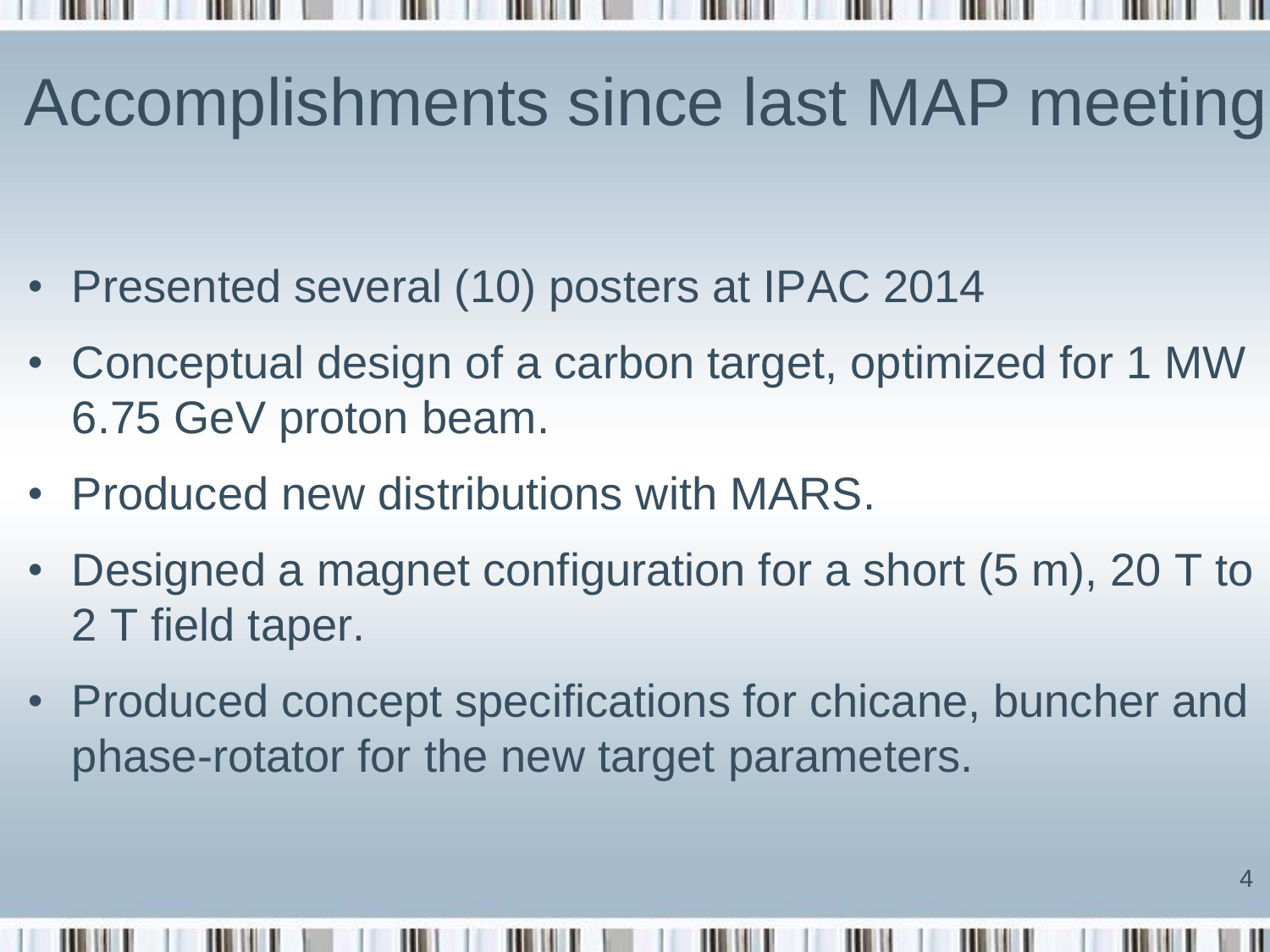# More accomplishments…

- Review paper published in Journal of Physics G
- <http://iopscience.iop.org/0954-3899/41/12/125002>

**IOP** Publishing

Journal of Physics G: Nuclear and Particle Physics

J. Phys. G: Nucl. Part. Phys. 41 (2014) 125002 (12pp)

doi:10.1088/0954-3899/41/12/125002

#### **Compact muon production and collection** scheme for high-energy physics experiments

Diktys Stratakis<sup>1</sup> and David V Neuffer<sup>2</sup>

<sup>1</sup> Brookhaven National Laboratory, Upton, NY 11973, USA <sup>2</sup> Fermi National Accelerator Laboratory, Batavia, IL 60510, USA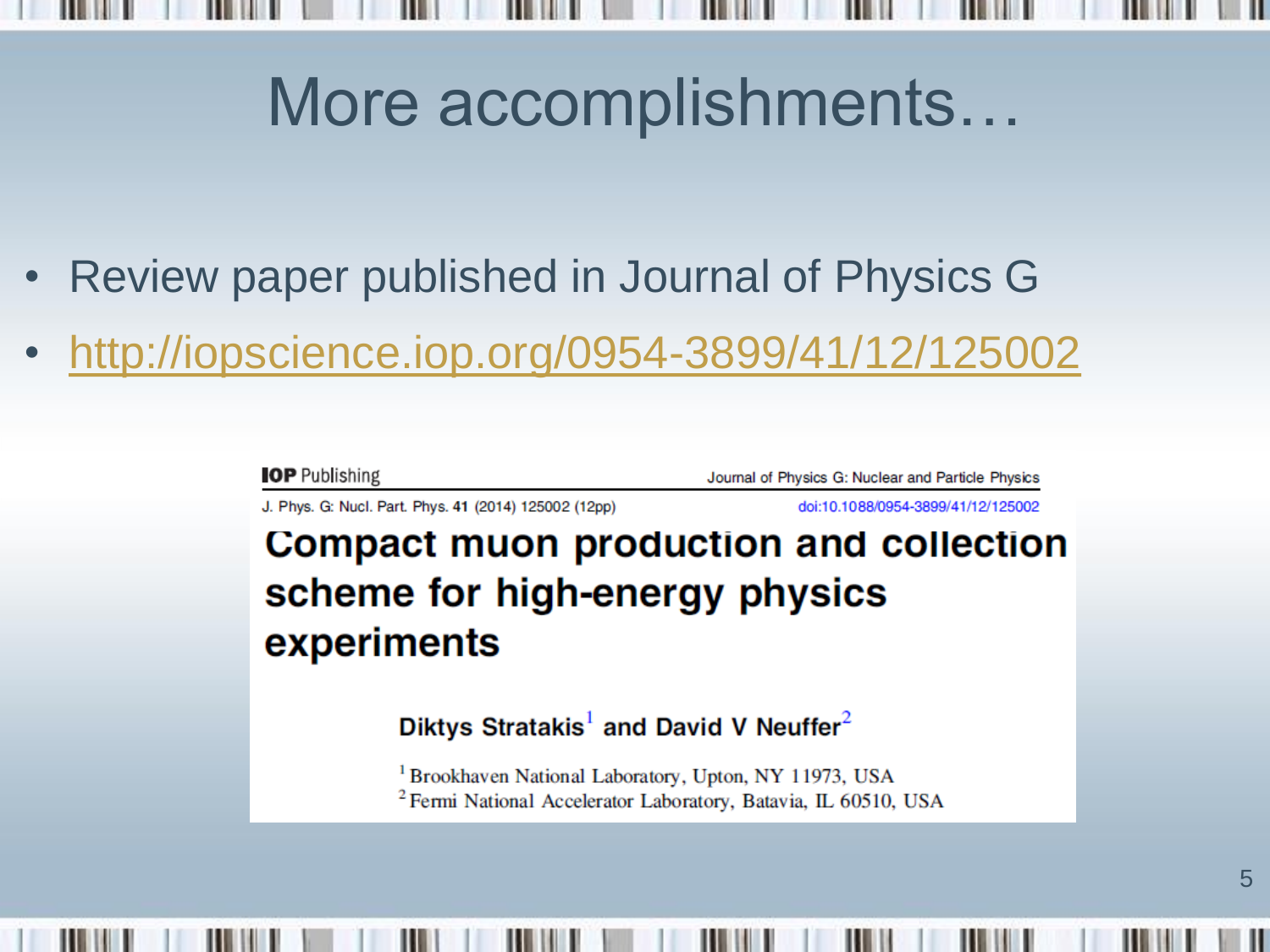# Current activities

- Finalize design and document results as part of the MAP ramp down
- Address key design issues
	- Energy deposition from unwanted particles
	- Utilizing gas filled cavities on buncher & phase-rotator
- Expand the range of applications to which our source can be applied
	- Applications besides neutrino factories and muon colliders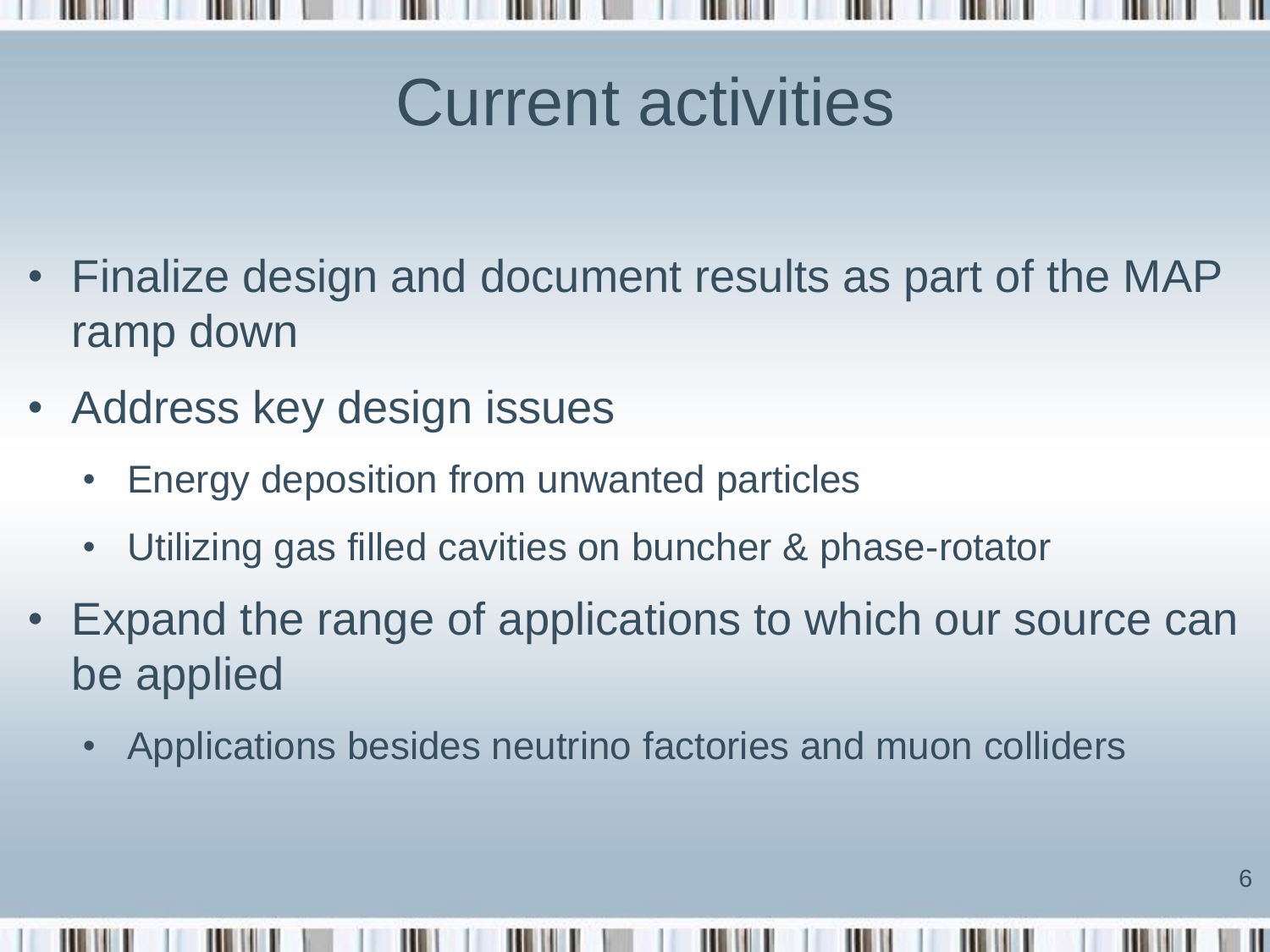### Monitoring activities

- We maintain a web page with all simulation decks, papers, reports etc…
- Biweekly phone meetings

| <b>FrontEnd</b>                                              |                                                                                                                   | <b>Muon Accelerator</b>                              |
|--------------------------------------------------------------|-------------------------------------------------------------------------------------------------------------------|------------------------------------------------------|
| <b>FE Meetings</b><br><b>FE Talks</b>                        | <b>Papers</b><br><b>Documents</b>                                                                                 |                                                      |
| <b>More Links:</b><br><b>MAP Program</b>                     | <b>Muon Accelerator Front-End Official Page</b>                                                                   |                                                      |
| <b>MAP Weekly Meetings</b><br><b>Chris's old FE Meetings</b> | @gmail.c<br>WHY IS YOUR PROJECT<br>IT'S ONLY TAKING<br>TAKING LONGER THAN<br>LONGER THAN DUMB<br><b>EXPECTED?</b> | STILL,<br>WHAT CAN<br>THAT'S<br>I SAY TO<br>A LOT OF |
| <b>Conferences</b><br><b>Targetry</b>                        | PEOPLE EXPECTED.                                                                                                  | MAKE THIS<br>PEOPLE.<br>CONVERSA-<br>TION END?       |
|                                                              |                                                                                                                   |                                                      |

<https://pubweb.bnl.gov/~diktys/FE.html>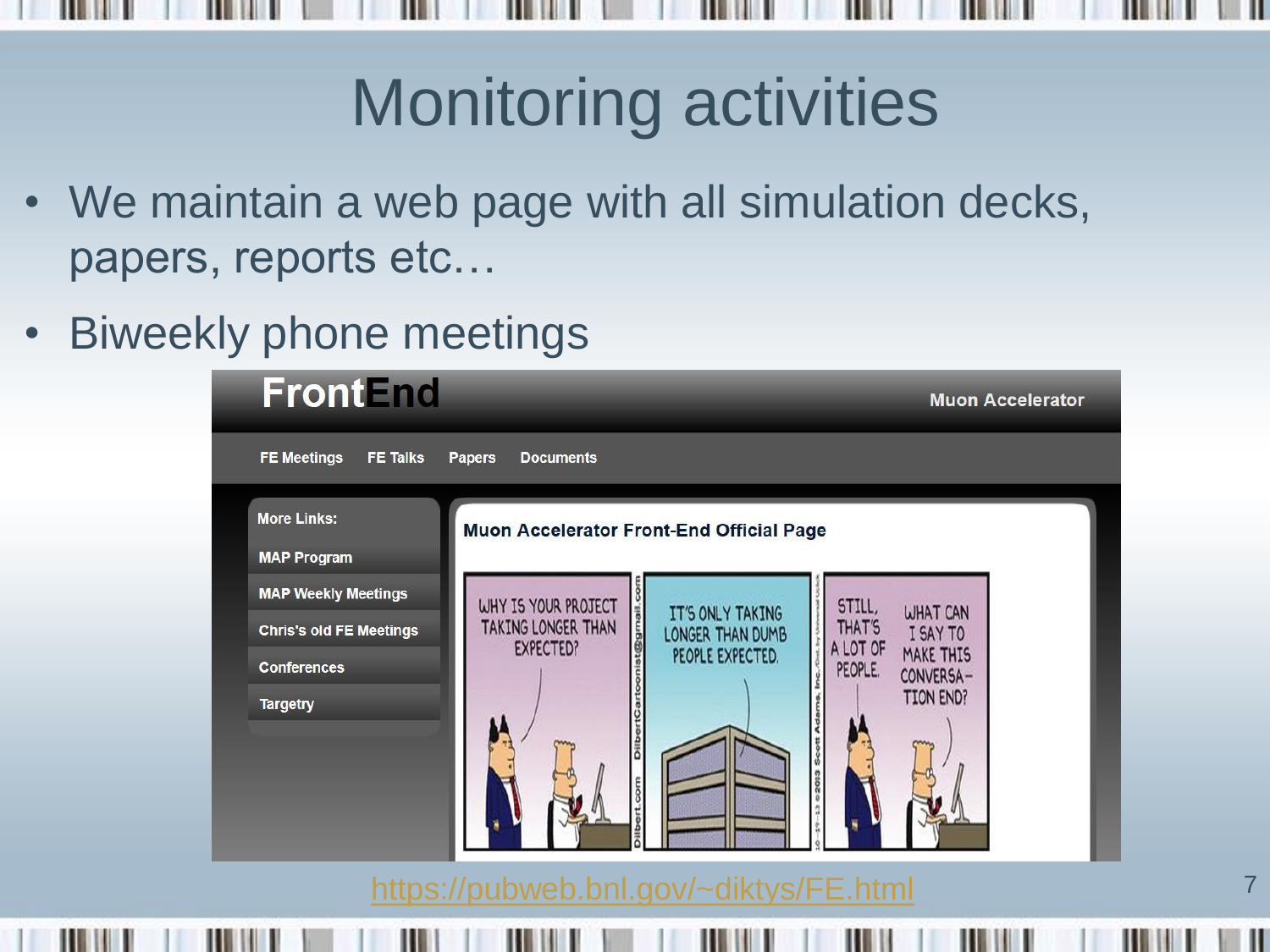### Target & capture system

- New target concept:
	- Solid target module inside a high-field solenoidal magnet
	- 1 MW initial beam power
- Target Details: K.T. McDonald Talk on Dec 5th, 2:00 pm
- Optimization: X. Ding, Talk on Dec. 4<sup>th</sup>, 11:30 am

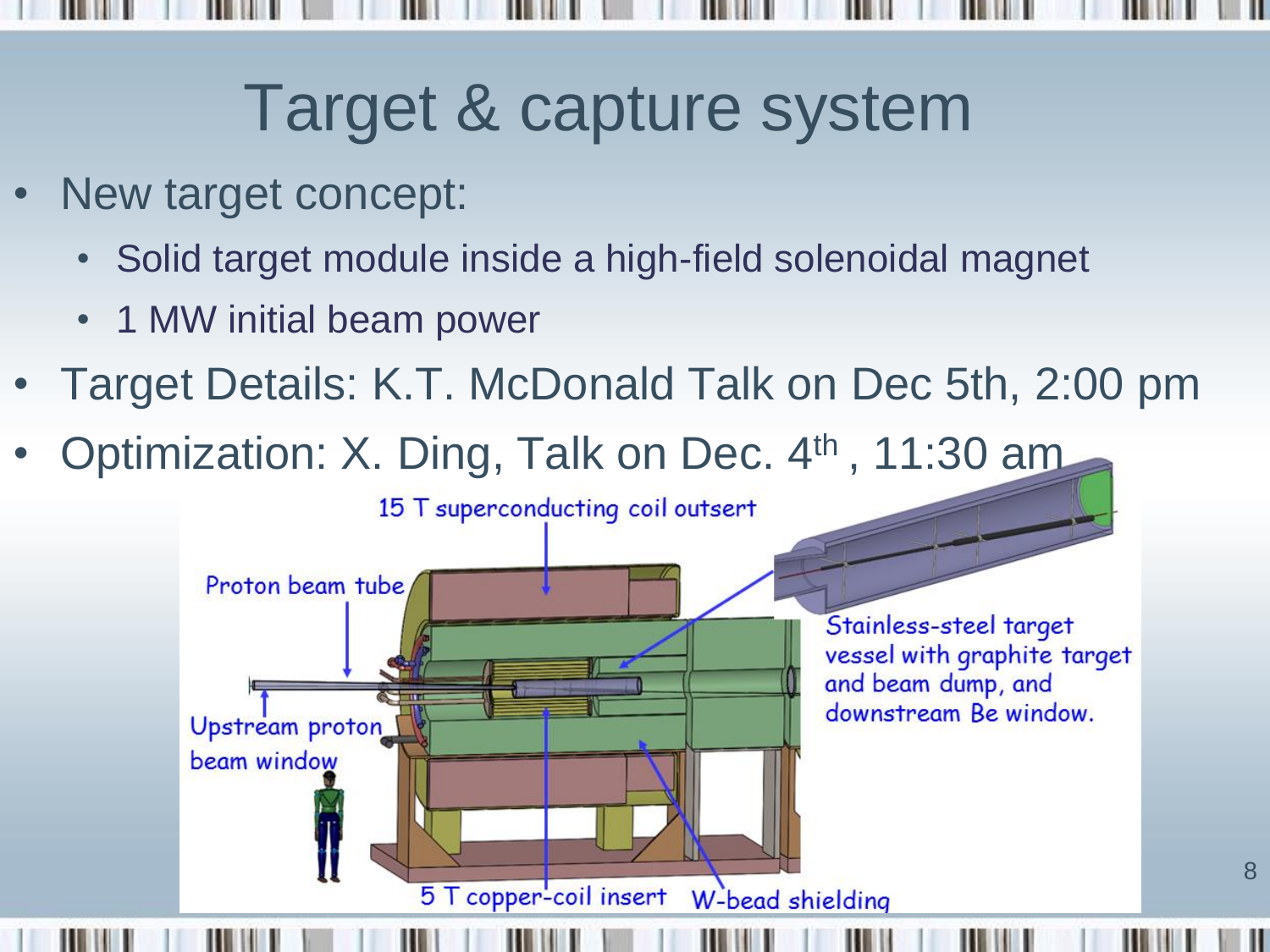## Energy deposition



- One challenge of a muon source is energy deposition from unwanted particles in the accelerator components
- Concepts have been identified that could mitigate the impact of energy deposition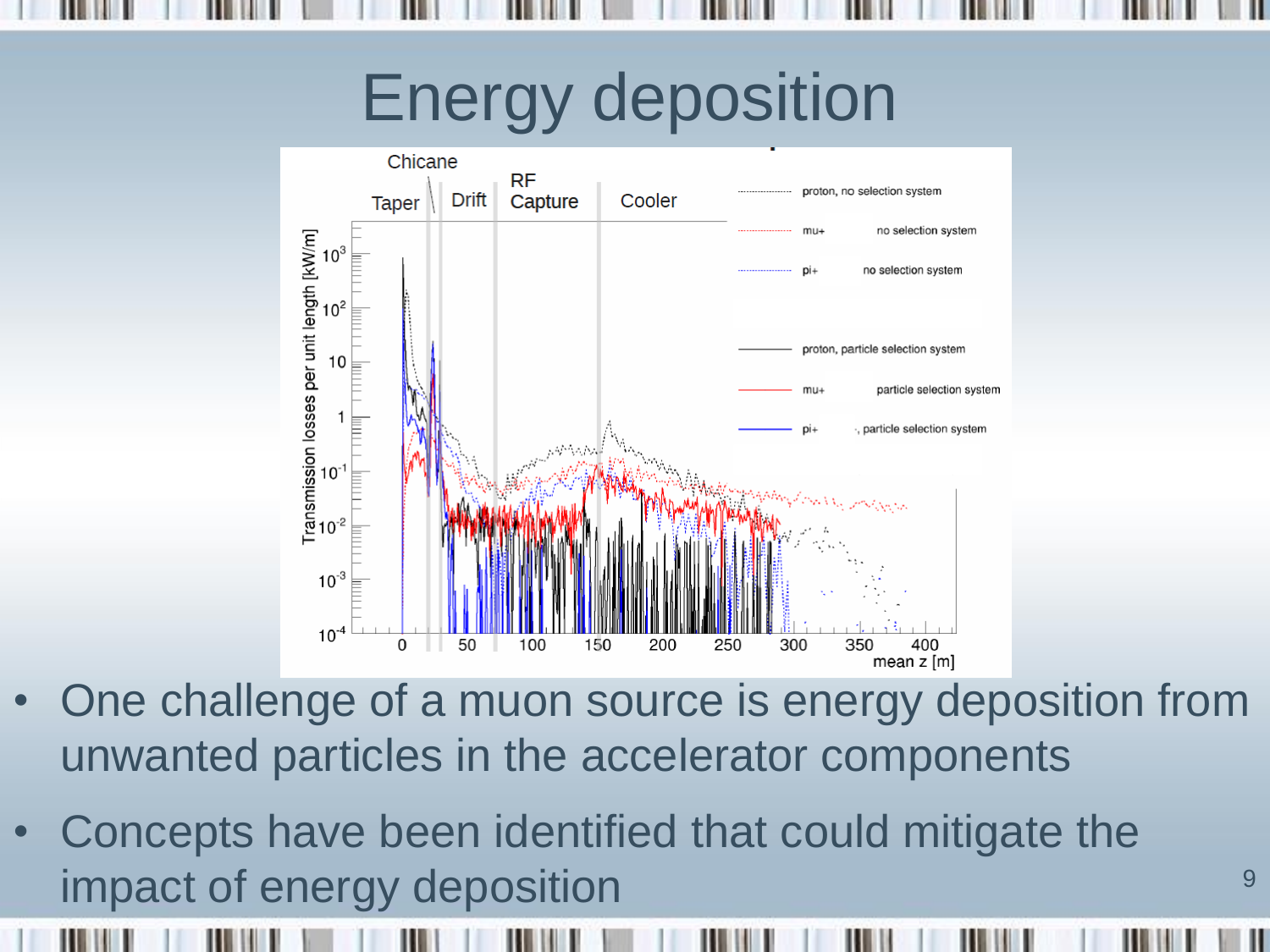#### Solenoidal chicane



- Concept introduced by C. Rogers (RAL)
- Bent solenoid chicane induces vertical dispersion in beam
	- High-Momentum particles scrape
	- Single chicane for both muon signs
- Proton absorber to remove low momentum protons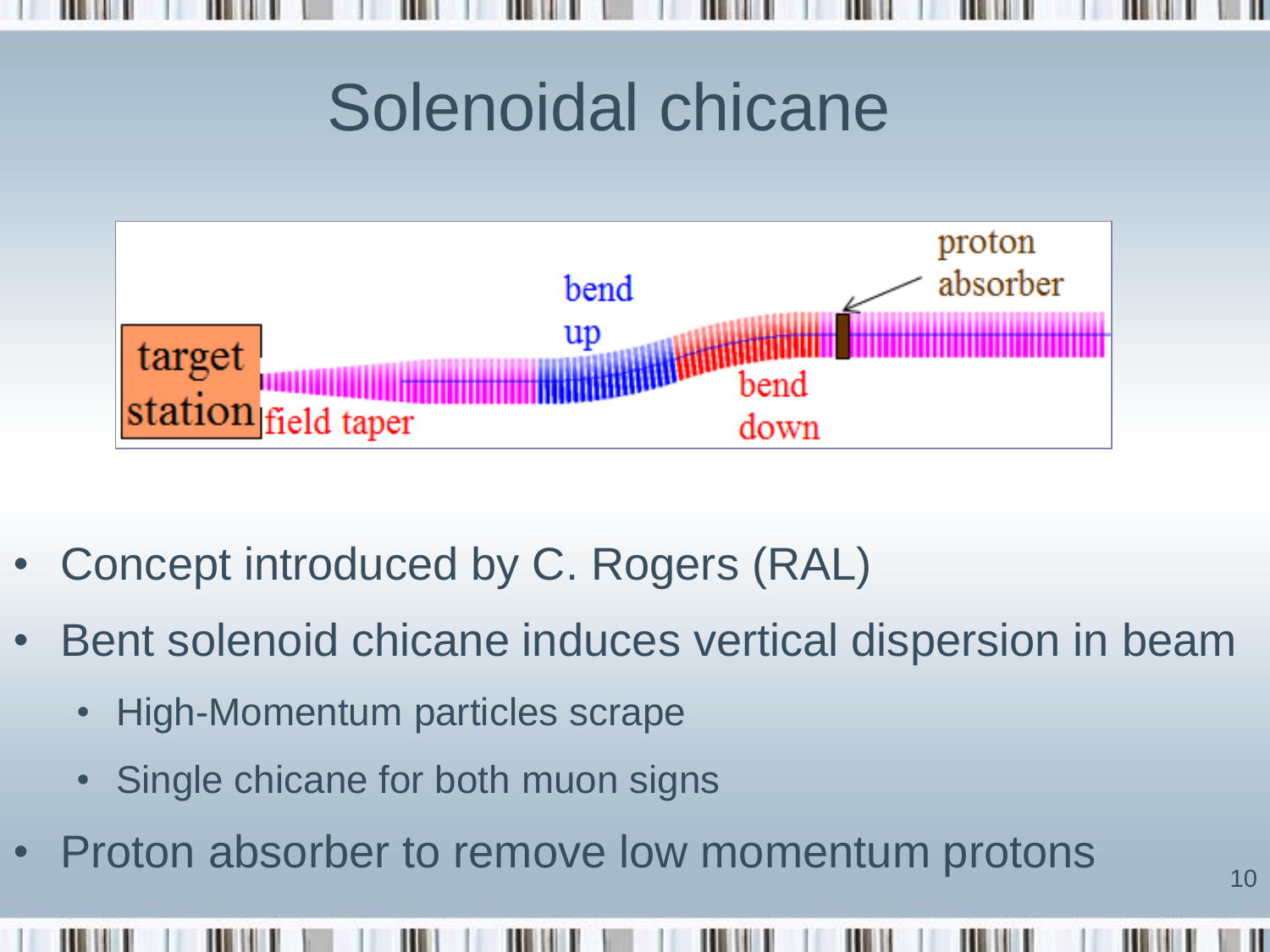# Chicane optimizations



- We need to study this concept to understand what design choices best reduce unwanted energy deposition while maintaining transmitted muon flux
- Chicane Talk: J.S. Berg, Dec 4th, 12:05 pm
- Energy Dep. Talk: P. Snopok, Dec 4<sup>th</sup>, 12:25 pm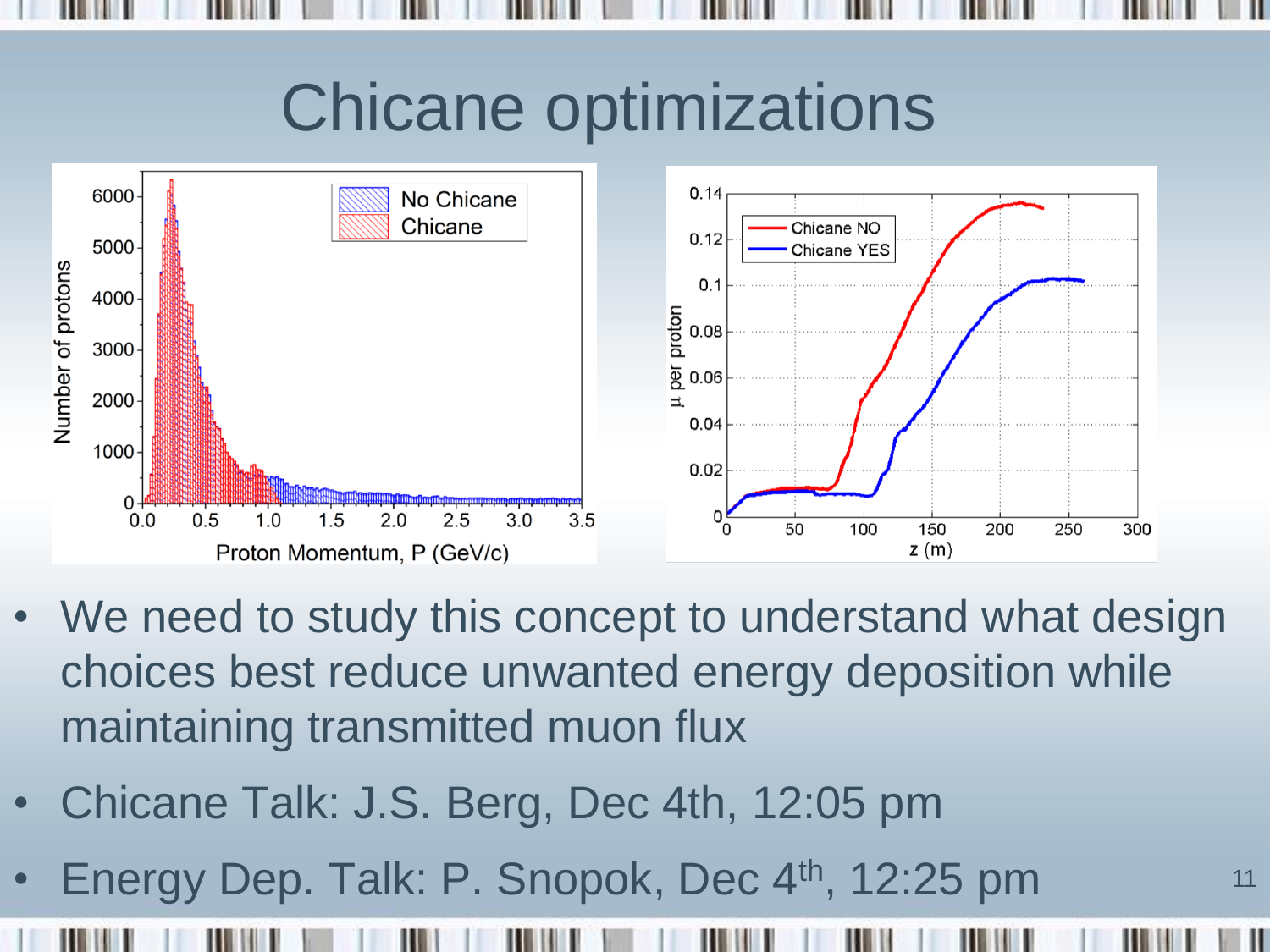### Muon source with gas filled cavities

- Phase-Rotator requires vacuum rf operation at 20 MV/m at 2 T
- Pressurized cavities are a demonstrated solution for operating rf cavities in multi-T fields.
- The impact of this solution on the buncher and phase-rotation systems of the muon source will be studied to understand its consequences
- Details: D. Neuffer Talk , Dec 4th, 11:45 pm



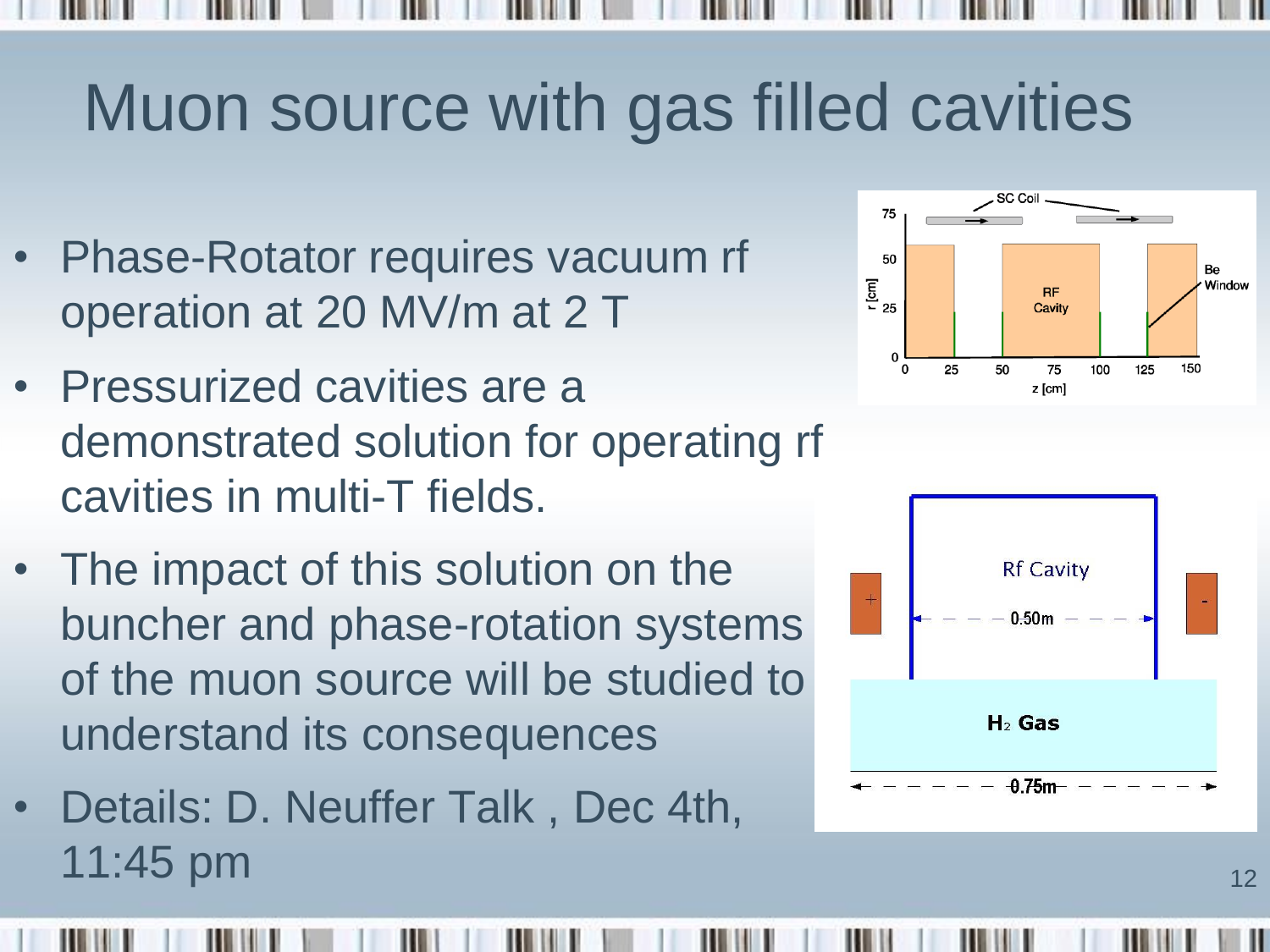# Deliverables FY 15

- Update design specifications for the chicane, buncher, phase-rotator for a C target 1 MW, 6.75 GeV driver & evaluate performance
- Energy deposition studies along different accelerator components
- Utilize gas filled cavities on buncher & phase-rotator
- Publish a report describing all design parameters and performance of our new proton based muon source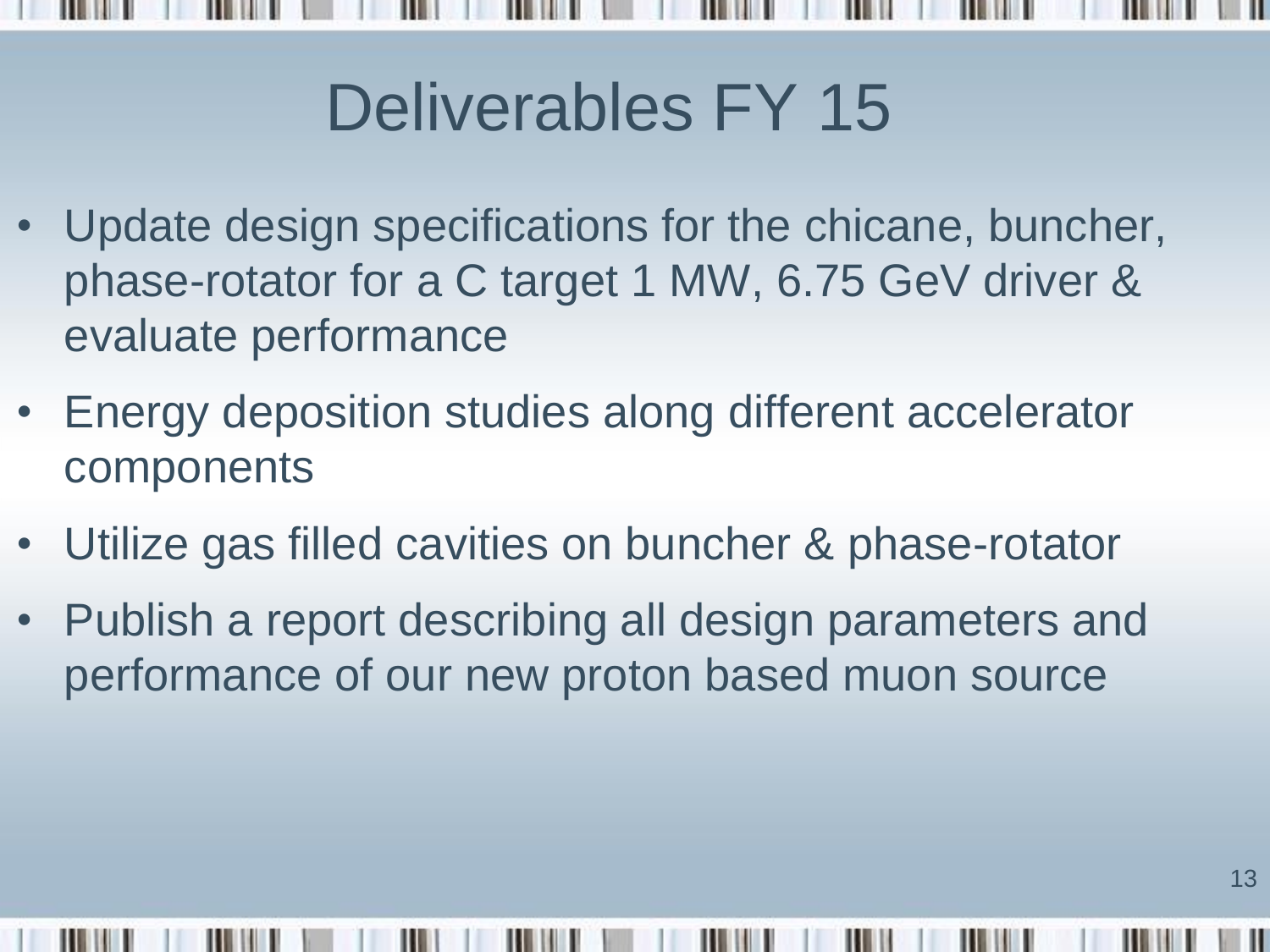# **Summary**

- Under MAP management, significant progress has been made in developing advanced concepts for the capture and transport of a muon beam produced by the interaction of a intense proton beam with a target
- A new muon source for a C target and 1 MW proton driver is underway
- We will address two key (and new) issues in FY 15
	- Energy deposition in accelerator components
	- Utilizing gas filled in the muon source
- Our goal is to deliver a report with specs and performance studies by the end of FY 15.